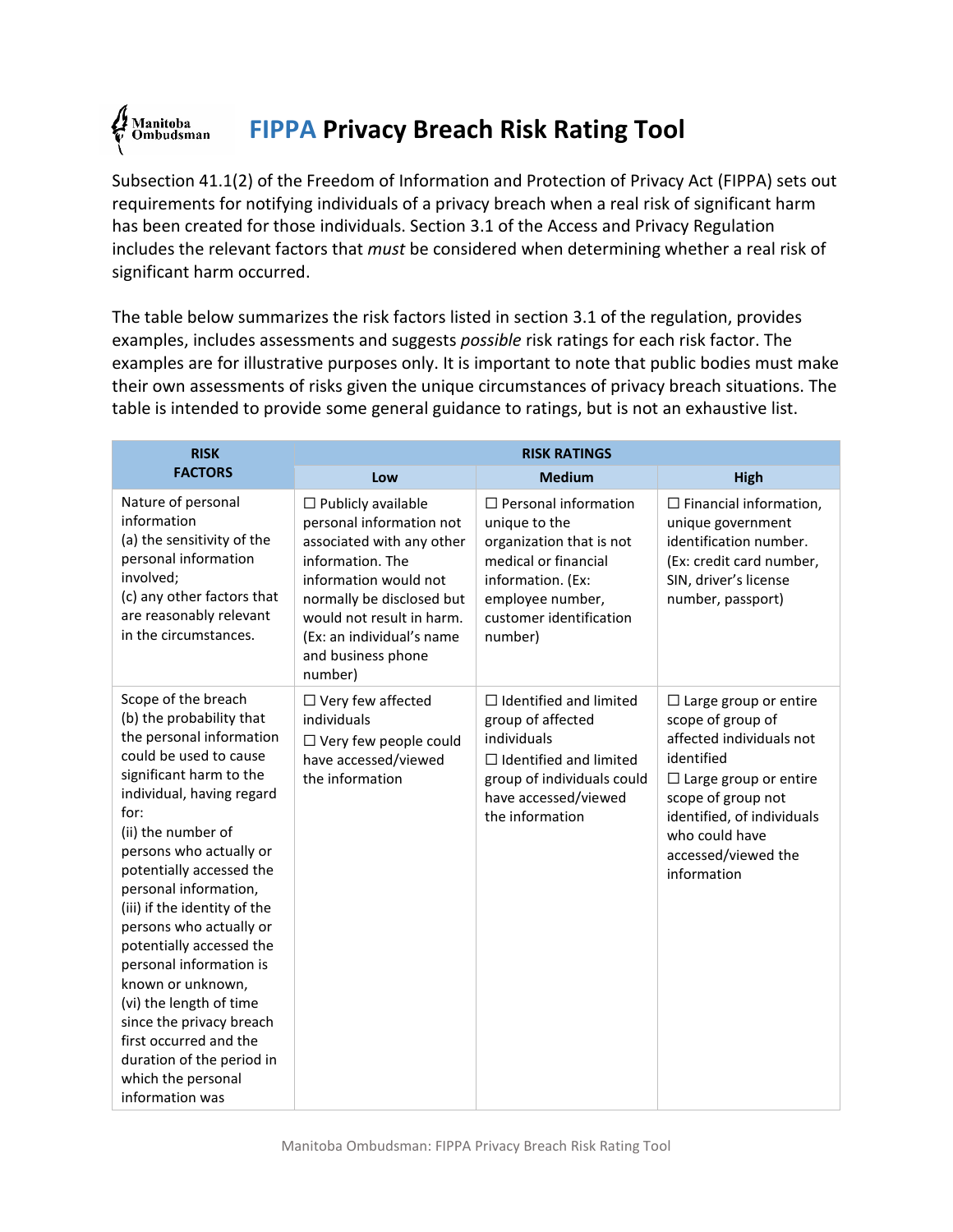| available to be accessed,<br>used, disclosed,<br>destroyed or altered in<br>contravention of the Act,<br>(vii) the amount of<br>personal information<br>involved,<br>(c) any other factors that<br>are reasonably relevant<br>in the circumstances.                                                                                                                                                                                                                                                                                                                                                                                                                                                                                                                                                                                                                                  |                                                                                                                                                   |                                                                                                                                              |                                                                                                                                                                                                                                                            |
|--------------------------------------------------------------------------------------------------------------------------------------------------------------------------------------------------------------------------------------------------------------------------------------------------------------------------------------------------------------------------------------------------------------------------------------------------------------------------------------------------------------------------------------------------------------------------------------------------------------------------------------------------------------------------------------------------------------------------------------------------------------------------------------------------------------------------------------------------------------------------------------|---------------------------------------------------------------------------------------------------------------------------------------------------|----------------------------------------------------------------------------------------------------------------------------------------------|------------------------------------------------------------------------------------------------------------------------------------------------------------------------------------------------------------------------------------------------------------|
| Relationships<br>(b) the probability that<br>the personal information<br>could be used to cause<br>significant harm to the<br>individual, having regard<br>for:<br>(iii) if the identity of the<br>persons who actually or<br>potentially accessed the<br>personal information is<br>known or unknown,<br>(iv) any known<br>relationship between any<br>of the persons who<br>actually or potentially<br>accessed the personal<br>information and the<br>individual to whom the<br>information relates, and<br>the nature of the<br>relationship,<br>(v) if the public body is<br>reasonably satisfied that<br>any person who actually<br>or potentially accessed<br>the personal information<br>has destroyed any<br>unauthorized copies of it<br>and has committed to<br>not use or disclose it,<br>(c) any other factors that<br>are reasonably relevant<br>in the circumstances. | $\Box$ Accidental disclosure<br>to another public body<br>who reported the breach<br>and confirmed<br>destruction or return of<br>the information | $\Box$ Accidental disclosure<br>to a stranger who<br>reported the breach and<br>confirmed the<br>destruction or return of<br>the information | $\Box$ Used by or disclosed to<br>an individual with some<br>relationship to or<br>knowledge of the<br>affected individual(s),<br>particularly disclosures to<br>ex-partners, family<br>members, neighbours or<br>co-workers<br>$\Box$ Theft by a stranger |
| Cause of the breach<br>(b) the probability that<br>the personal information<br>could be used to cause<br>significant harm to the<br>individual, having regard<br>for:                                                                                                                                                                                                                                                                                                                                                                                                                                                                                                                                                                                                                                                                                                                | $\Box$ Technical error that<br>has been resolved                                                                                                  | $\Box$ Accidental loss or<br>disclosure                                                                                                      | $\Box$ Intentional breach (i.e.<br>snooping)<br>$\Box$ Theft<br>$\Box$ Hacking, Ransomware,<br>Phishing<br>$\Box$ Unauthorized access<br>to paper files                                                                                                    |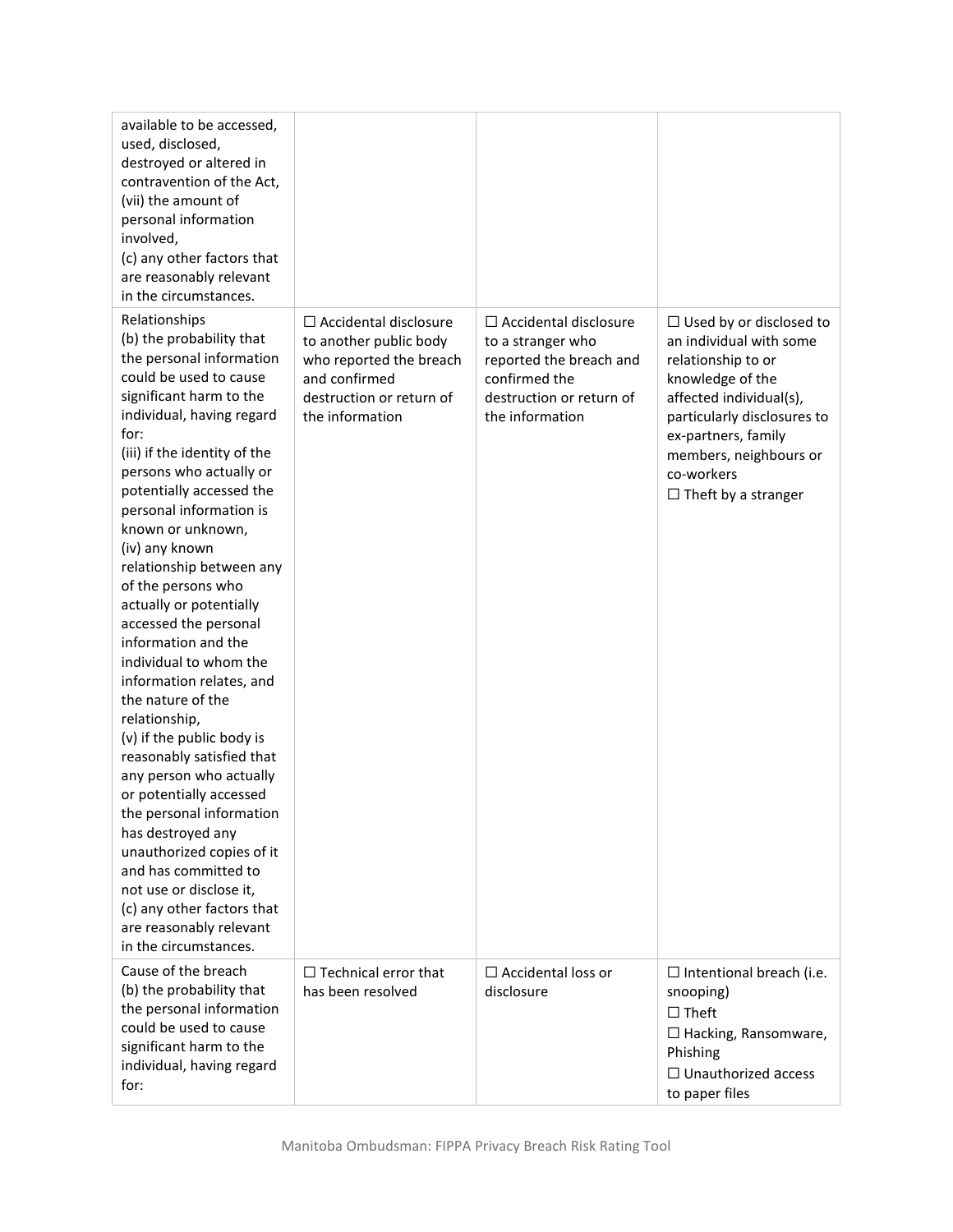| (i) the event that caused<br>the privacy breach to<br>occur, including whether<br>there is evidence of any<br>malicious intent, such as<br>the breach being the<br>result of theft or gaining<br>unauthorized access to a<br>computer system,<br>(c) any other factors that<br>are reasonably relevant<br>in the circumstances.                                                                                                                                                                                                                                                                                                                                                                                                                                                                                                                                                                                                                                             |                                                                                                                                                                                                                                                                                                                                 |                                                                                                                                                                                                                                                                                                                                                                    | $\Box$ Unauthorized access<br>to a computer system<br>$\Box$ Cause unknown<br>$\Box$ Technical error (if not<br>resolved)                                                                                                                                      |
|-----------------------------------------------------------------------------------------------------------------------------------------------------------------------------------------------------------------------------------------------------------------------------------------------------------------------------------------------------------------------------------------------------------------------------------------------------------------------------------------------------------------------------------------------------------------------------------------------------------------------------------------------------------------------------------------------------------------------------------------------------------------------------------------------------------------------------------------------------------------------------------------------------------------------------------------------------------------------------|---------------------------------------------------------------------------------------------------------------------------------------------------------------------------------------------------------------------------------------------------------------------------------------------------------------------------------|--------------------------------------------------------------------------------------------------------------------------------------------------------------------------------------------------------------------------------------------------------------------------------------------------------------------------------------------------------------------|----------------------------------------------------------------------------------------------------------------------------------------------------------------------------------------------------------------------------------------------------------------|
| Containment efforts<br>(b) the probability that<br>the personal information<br>could be used to cause<br>significant harm to the<br>individual, having regard<br>for:<br>(v) if the public body is<br>reasonably satisfied that<br>any person who<br>actually or potentially<br>accessed the personal<br>information has<br>destroyed any<br>unauthorized copies of it<br>and has committed to<br>not use or disclose it,<br>(vi) the length of time<br>since the privacy breach<br>first occurred and the<br>duration of the period in<br>which the personal<br>information was available<br>to be accessed, used,<br>disclosed, destroyed or<br>altered in contravention<br>of the Act,<br>(viii) if the personal<br>information has been<br>recovered,<br>(ix) if the personal<br>information was<br>adequately encrypted,<br>anonymized or<br>otherwise not easily<br>accessible, and<br>(c) any other factors that<br>are reasonably relevant<br>in the circumstances. | $\Box$ Data was adequately<br>encrypted<br>$\Box$ Portable storage<br>device/ laptop was<br>remotely erased and<br>there is evidence that the<br>device/laptop was not<br>accessed prior to erasing<br>$\Box$ Hard copy files or<br>device were recovered<br>almost immediately and<br>all files appear intact<br>and/or unread | $\Box$ Portable storage<br>device/laptop was<br>remotely erased within<br>hours of loss but there is<br>no evidence to confirm<br>that the device was not<br>accessed prior to erasing<br>$\Box$ Hard copy files or<br>device/laptop were<br>recovered but sufficient<br>time passed between the<br>loss and recovery that<br>the data could have been<br>accessed | $\Box$ Data was not<br>encrypted<br>$\Box$ Laptop access was not<br>user ID/password<br>protected<br>$\Box$ Data files, or<br>device/laptop have not<br>been recovered<br>$\Box$ Data at risk of further<br>disclosure particularly<br>through media or online |